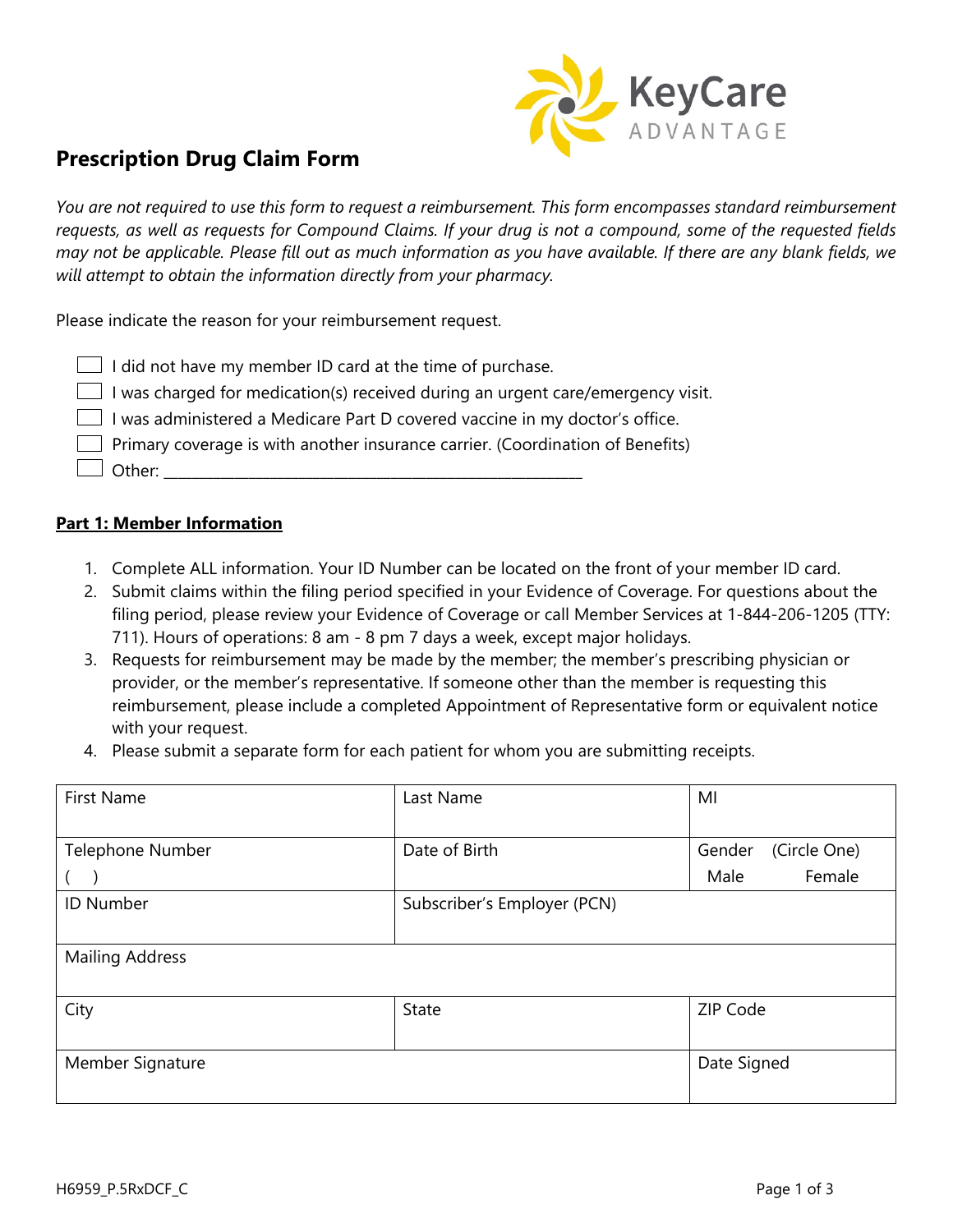#### **Part 2: Pharmacy Information**

- 1. Complete ALL information.
- 2. Please submit a separate form for each pharmacy from which you purchased medications.

| Name                                                                                                      |                       |          |  |  |  |  |  |  |  |
|-----------------------------------------------------------------------------------------------------------|-----------------------|----------|--|--|--|--|--|--|--|
|                                                                                                           |                       |          |  |  |  |  |  |  |  |
|                                                                                                           | <b>Street Address</b> |          |  |  |  |  |  |  |  |
|                                                                                                           |                       |          |  |  |  |  |  |  |  |
| City                                                                                                      | State                 | ZIP Code |  |  |  |  |  |  |  |
|                                                                                                           |                       |          |  |  |  |  |  |  |  |
| Pharmacy/or Provider of Service National Provider Number (NA if not available)<br><b>Telephone Number</b> |                       |          |  |  |  |  |  |  |  |
|                                                                                                           |                       |          |  |  |  |  |  |  |  |

## **Part 3: Receipt Information**

- 1. Include Proof of Payment with the original pharmacy receipt(s) or pharmacy printout(s). Cash Register Receipt(s) without pharmacy detail will not be accepted. Tape all receipt(s) to the bottom of this page. Please DO NOT staple.
	- a. Compound medications must have at least 2 ingredients, and at least 1 ingredient must be a Federal legend (prescription) drug.
	- b. All active ingredients must be covered as part of your formulary and all prescription information must be submitted.
- 2. Please provide the explanation of benefits (EOB) or denial letter from the primary insurance carrier if you have primary coverage with another insurance carrier.
- 3. Receipts will not be returned. Please remember to keep a copy of the completed claim form and receipt(s) for your records.

**Part 4: Drug Information:** *This information should be listed in your original pharmacy receipt, pharmacy printout, or Medical Invoice. If the receipt or invoice is missing any of this information, please ask your pharmacist/or Medical Provider to help fill in the missing details. If you are unable to obtain the information we will attempt to contact your pharmacy.*

| Date Rx Filled     | Diagnosis Code and Description       | <b>Medication Name</b>                                                 |
|--------------------|--------------------------------------|------------------------------------------------------------------------|
| <b>Rx Number</b>   |                                      | Final Form of Compound (cream, patches, suppository, suspension, etc.) |
| National Drug Code | Quantity                             |                                                                        |
| Day Supply         | Total Volume (grams, ml, each, etc.) |                                                                        |
|                    |                                      | (continued on page 3)                                                  |